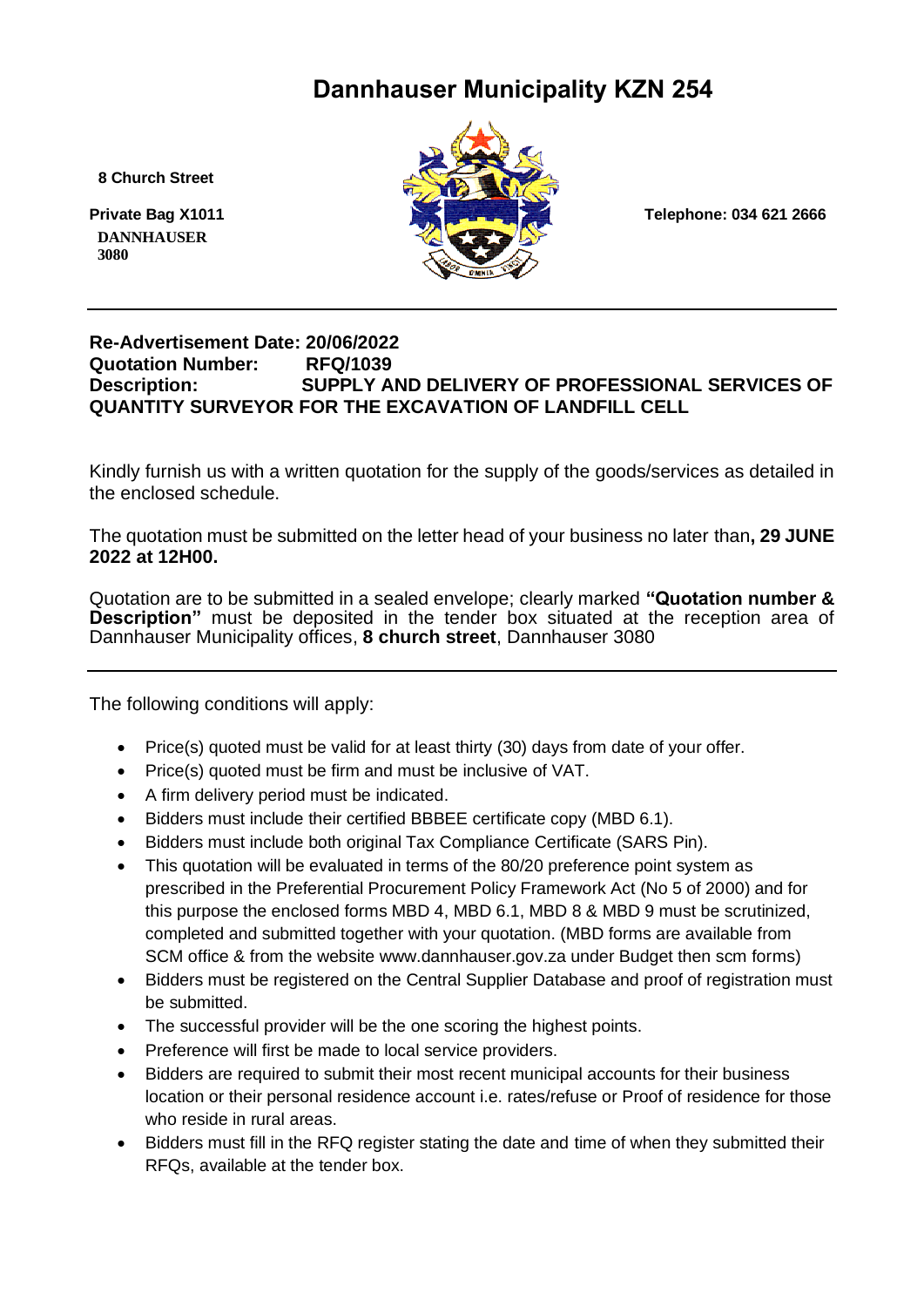- Bidders must be registered on The Dannhauser Municipality Suppliers database, forms are available from the website www.dannhauser.gov.za & from reception.
- Dannhauser Municipality does not bind itself to accept the lowest, or any quote.
- The Municipality reserves the right to withdraw any invitation to quotations/proposal and/or to re-advertise or to reject any quotations/proposal or to accept a part of it.
- The municipality reserve the right to appoint a portion or split the service to a service provider.
- The Municipality does not bind itself to accepting the lowest quotations/proposal or award a contract to the bidder scoring the highest number of points.

NB: No quotations will be considered from persons in the service of the state<sup>i</sup>

### **Failure to comply with these conditions may invalidate your offer.**

### **SCHEDULE**

# DESCRIPTION**: QUOTATIONS FROM SUITABLE AND QUALIFIED SERVICE PROVIDERS AS PER BELOW SCHEDULE:**

### **SUPPLY AND DELIVERY OF PROFESSIONAL SERVICES OF QUANTITY SURVEYOR FOR THE EXCAVATION OF LANDFILL CELL**

### **EVALUATION CRITERIA**

| <b>EVALUATION Criteria</b>                                                                                                                                                                                          | <b>Max</b><br>points | <b>Verification method</b>                                                                                     |
|---------------------------------------------------------------------------------------------------------------------------------------------------------------------------------------------------------------------|----------------------|----------------------------------------------------------------------------------------------------------------|
| <b>Project Team</b><br><b>Qunantity surveyor:</b><br>➤<br><b>Registration with Association of</b><br><b>South African Qunantity Surveyors or</b><br>relevant body = $10$<br>➤<br>Minimum B-tech or Degree in $= 40$ | 50                   | Attach certified copy (not older than 3<br>months) of registration certificate and<br>qualification            |
| <b>Methodology &amp; Approach (Structure of Work</b><br>Plan) as per TORs                                                                                                                                           | 10                   | Attach a detailed methodology (Project<br><b>Milestone &amp; Deliverables/ Time</b><br>frames/Key Stakeholder) |
| <b>Experience of the bidder</b><br>$3 - 5$ completed Similar projects = 30-40<br>$1 - 2$ completed Similar projects = 10-20<br>No completed projects = $0$                                                          | 40                   | Attach both appointment & reference<br><b>letters</b>                                                          |
| <b>Total</b>                                                                                                                                                                                                        | 100                  |                                                                                                                |